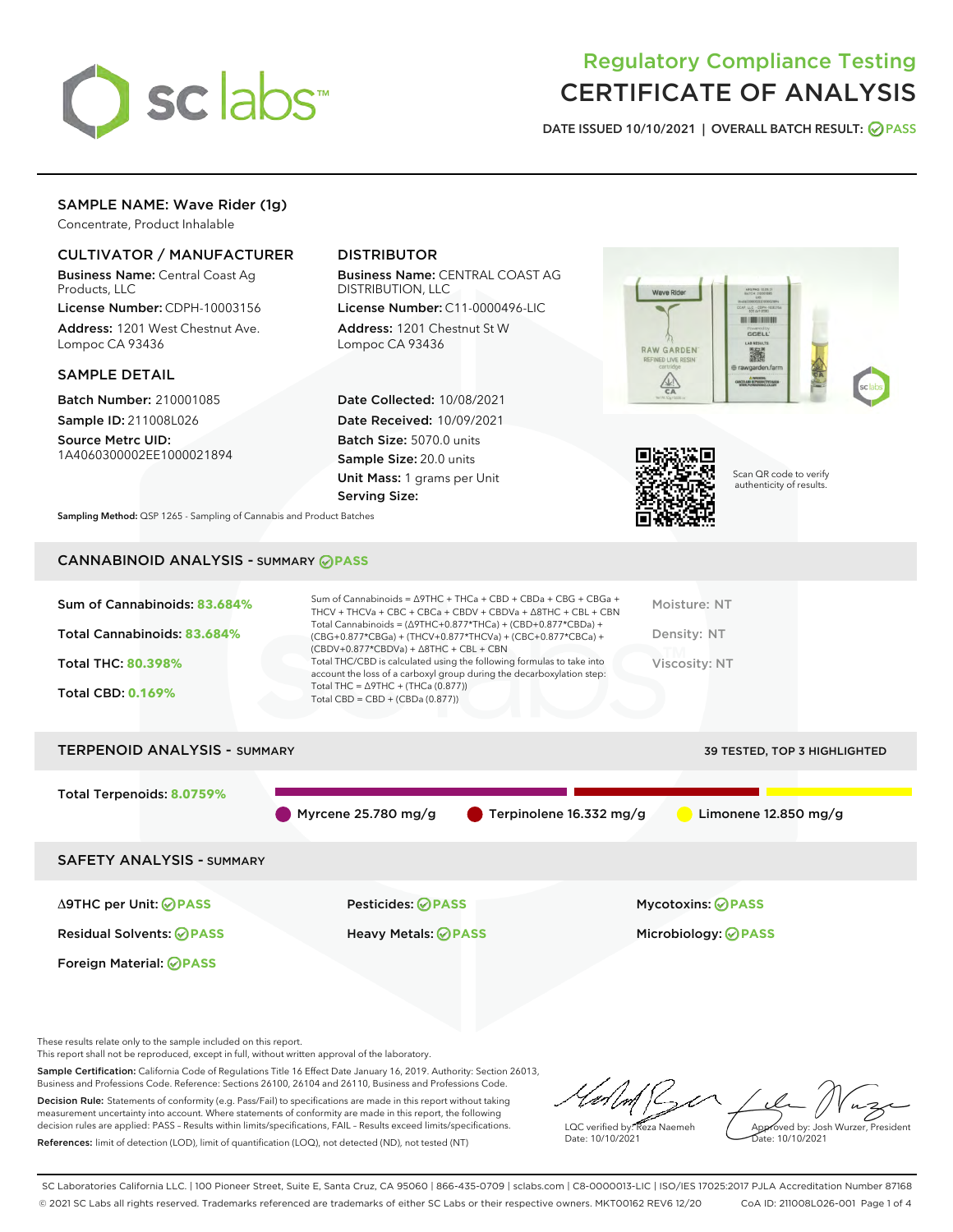



WAVE RIDER (1G) | DATE ISSUED 10/10/2021 | OVERALL BATCH RESULT: @ PASS

## CANNABINOID TEST RESULTS - 10/10/2021 2 PASS

Tested by high-performance liquid chromatography with diode-array detection (HPLC-DAD). **Method:** QSP 1157 - Analysis of Cannabinoids by HPLC-DAD

#### TOTAL CANNABINOIDS: **83.684%**

Total Cannabinoids (Total THC) + (Total CBD) + (Total CBG) + (Total THCV) + (Total CBC) + (Total CBDV) + ∆8THC + CBL + CBN

TOTAL THC: **80.398%** Total THC (∆9THC+0.877\*THCa)

TOTAL CBD: **0.169%**

Total CBD (CBD+0.877\*CBDa)

TOTAL CBG: 2.507% Total CBG (CBG+0.877\*CBGa)

TOTAL THCV: 0.48% Total THCV (THCV+0.877\*THCVa)

TOTAL CBC: ND Total CBC (CBC+0.877\*CBCa)

TOTAL CBDV: ND Total CBDV (CBDV+0.877\*CBDVa)

| <b>COMPOUND</b>            | LOD/LOQ<br>(mg/g) | <b>MEASUREMENT</b><br><b>UNCERTAINTY</b><br>mg/g | <b>RESULT</b><br>(mg/g) | <b>RESULT</b><br>(%) |
|----------------------------|-------------------|--------------------------------------------------|-------------------------|----------------------|
| Δ9THC                      | 0.06 / 0.26       | ±27.657                                          | 803.98                  | 80.398               |
| <b>CBG</b>                 | 0.06/0.19         | ±0.988                                           | 25.07                   | 2.507                |
| <b>THCV</b>                | 0.1/0.2           | ±0.24                                            | 4.8                     | 0.48                 |
| <b>CBD</b>                 | 0.07/0.29         | ±0.078                                           | 1.69                    | 0.169                |
| <b>CBN</b>                 | 0.1 / 0.3         | ±0.08                                            | 1.3                     | 0.13                 |
| $\triangle$ 8THC           | 0.1/0.4           | N/A                                              | <b>ND</b>               | <b>ND</b>            |
| <b>THCa</b>                | 0.05/0.14         | N/A                                              | <b>ND</b>               | <b>ND</b>            |
| <b>THCVa</b>               | 0.07/0.20         | N/A                                              | <b>ND</b>               | <b>ND</b>            |
| <b>CBDa</b>                | 0.02/0.19         | N/A                                              | <b>ND</b>               | <b>ND</b>            |
| <b>CBDV</b>                | 0.04 / 0.15       | N/A                                              | <b>ND</b>               | <b>ND</b>            |
| <b>CBDVa</b>               | 0.03/0.53         | N/A                                              | <b>ND</b>               | <b>ND</b>            |
| <b>CBGa</b>                | 0.1/0.2           | N/A                                              | <b>ND</b>               | <b>ND</b>            |
| <b>CBL</b>                 | 0.06 / 0.24       | N/A                                              | <b>ND</b>               | <b>ND</b>            |
| <b>CBC</b>                 | 0.2 / 0.5         | N/A                                              | <b>ND</b>               | <b>ND</b>            |
| <b>CBCa</b>                | 0.07 / 0.28       | N/A                                              | <b>ND</b>               | <b>ND</b>            |
| <b>SUM OF CANNABINOIDS</b> |                   |                                                  | 836.84 mg/g             | 83.684%              |

**UNIT MASS: 1 grams per Unit**

| ∆9THC per Unit                        | 1120 per-package limit                                                                    | 803.98 mg/unit<br><b>PASS</b> |  |  |  |  |
|---------------------------------------|-------------------------------------------------------------------------------------------|-------------------------------|--|--|--|--|
| <b>Total THC per Unit</b>             |                                                                                           | 803.98 mg/unit                |  |  |  |  |
| <b>CBD per Unit</b>                   |                                                                                           | $1.69$ mg/unit                |  |  |  |  |
| <b>Total CBD per Unit</b>             |                                                                                           | $1.69$ mg/unit                |  |  |  |  |
| Sum of Cannabinoids<br>per Unit       |                                                                                           | 836.84 mg/unit                |  |  |  |  |
| <b>Total Cannabinoids</b><br>per Unit |                                                                                           | 836.84 mg/unit                |  |  |  |  |
|                                       | <b>MOISTURE TEST RESULT</b><br><b>DENSITY TEST RESULT</b><br><b>VISCOSITY TEST RESULT</b> |                               |  |  |  |  |

Not Tested

| <b>Not Tested</b> |  |  |
|-------------------|--|--|

Not Tested

#### TERPENOID TEST RESULTS - 10/10/2021

Terpene analysis utilizing gas chromatography-flame ionization detection (GC-FID). **Method:** QSP 1192 - Analysis of Terpenoids by GC-FID

| <b>COMPOUND</b>         | LOD/LOQ<br>(mg/g) | <b>MEASUREMENT</b><br><b>UNCERTAINTY</b><br>mg/g | <b>RESULT</b><br>(mg/g)                         | <b>RESULT</b><br>(%) |
|-------------------------|-------------------|--------------------------------------------------|-------------------------------------------------|----------------------|
| <b>Myrcene</b>          | 0.008 / 0.025     | ±0.3326                                          | 25.780                                          | 2.5780               |
| Terpinolene             | 0.008 / 0.026     | ±0.3348                                          | 16.332                                          | 1.6332               |
| Limonene                | 0.005 / 0.016     | ±0.1838                                          | 12.850                                          | 1.2850               |
| $\beta$ Caryophyllene   | 0.004 / 0.012     | ±0.2528                                          | 7.100                                           | 0.7100               |
| Ocimene                 | 0.011 / 0.038     | ±0.1470                                          | 4.578                                           | 0.4578               |
| Linalool                | 0.009 / 0.032     | ±0.1126                                          | 2.963                                           | 0.2963               |
| $\beta$ Pinene          | 0.004 / 0.014     | ±0.0277                                          | 2.411                                           | 0.2411               |
| $\alpha$ Humulene       | 0.009 / 0.029     | ±0.0553                                          | 1.723                                           | 0.1723               |
| $\alpha$ Pinene         | 0.005 / 0.017     | ±0.0125                                          | 1.457                                           | 0.1457               |
| Fenchol                 | 0.010 / 0.034     | ±0.0416                                          | 1.074                                           | 0.1074               |
| <b>Terpineol</b>        | 0.016 / 0.055     | ±0.0473                                          | 0.771                                           | 0.0771               |
| trans-ß-Farnesene       | 0.008 / 0.025     | ±0.0237                                          | 0.669                                           | 0.0669               |
| $\alpha$ Phellandrene   | 0.006 / 0.020     | ±0.0059                                          | 0.437                                           | 0.0437               |
| 3 Carene                | 0.005 / 0.018     | ±0.0060                                          | 0.426                                           | 0.0426               |
| $\alpha$ Terpinene      | 0.005 / 0.017     | ±0.0055                                          | 0.372                                           | 0.0372               |
| Valencene               | 0.009 / 0.030     | ±0.0229                                          | 0.333                                           | 0.0333               |
| $\gamma$ Terpinene      | 0.006 / 0.018     | ±0.0051                                          | 0.294                                           | 0.0294               |
| <b>Borneol</b>          | 0.005 / 0.016     | ±0.0100                                          | 0.238                                           | 0.0238               |
| Camphene                | 0.005 / 0.015     | ±0.0026                                          | 0.222                                           | 0.0222               |
| $\alpha$ Bisabolol      | 0.008 / 0.026     | ±0.0092                                          | 0.173                                           | 0.0173               |
| p-Cymene                | 0.005 / 0.016     | ±0.0035                                          | 0.131                                           | 0.0131               |
| Caryophyllene<br>Oxide  | 0.010 / 0.033     | ±0.0059                                          | 0.129                                           | 0.0129               |
| Guaiol                  | 0.009 / 0.030     | ±0.0044                                          | 0.093                                           | 0.0093               |
| Citronellol             | 0.003 / 0.010     | ±0.0039                                          | 0.079                                           | 0.0079               |
| Sabinene                | 0.004 / 0.014     | ±0.0007                                          | 0.058                                           | 0.0058               |
| Sabinene Hydrate        | 0.006 / 0.022     | ±0.0019                                          | 0.050                                           | 0.0050               |
| Nerol                   | 0.003 / 0.011     | ±0.0007                                          | 0.016                                           | 0.0016               |
| Isoborneol              | 0.004 / 0.012     | N/A                                              | <loq< th=""><th><loq< th=""></loq<></th></loq<> | <loq< th=""></loq<>  |
| Eucalyptol              | 0.006 / 0.018     | N/A                                              | ND                                              | <b>ND</b>            |
| Fenchone                | 0.009 / 0.028     | N/A                                              | <b>ND</b>                                       | <b>ND</b>            |
| (-)-Isopulegol          | 0.005 / 0.016     | N/A                                              | ND                                              | <b>ND</b>            |
| Camphor                 | 0.006 / 0.019     | N/A                                              | ND                                              | <b>ND</b>            |
| Menthol                 | 0.008 / 0.025     | N/A                                              | ND                                              | <b>ND</b>            |
| R-(+)-Pulegone          | 0.003 / 0.011     | N/A                                              | ND                                              | <b>ND</b>            |
| Geraniol                | 0.002 / 0.007     | N/A                                              | ND                                              | ND                   |
| <b>Geranyl Acetate</b>  | 0.004 / 0.014     | N/A                                              | ND                                              | ND                   |
| $\alpha$ Cedrene        | 0.005 / 0.016     | N/A                                              | ND                                              | <b>ND</b>            |
| Nerolidol               | 0.009 / 0.028     | N/A                                              | ND                                              | ND                   |
| Cedrol                  | 0.008 / 0.027     | N/A                                              | ND                                              | <b>ND</b>            |
| <b>TOTAL TERPENOIDS</b> |                   |                                                  | 80.759 mg/g                                     | 8.0759%              |

SC Laboratories California LLC. | 100 Pioneer Street, Suite E, Santa Cruz, CA 95060 | 866-435-0709 | sclabs.com | C8-0000013-LIC | ISO/IES 17025:2017 PJLA Accreditation Number 87168 © 2021 SC Labs all rights reserved. Trademarks referenced are trademarks of either SC Labs or their respective owners. MKT00162 REV6 12/20 CoA ID: 211008L026-001 Page 2 of 4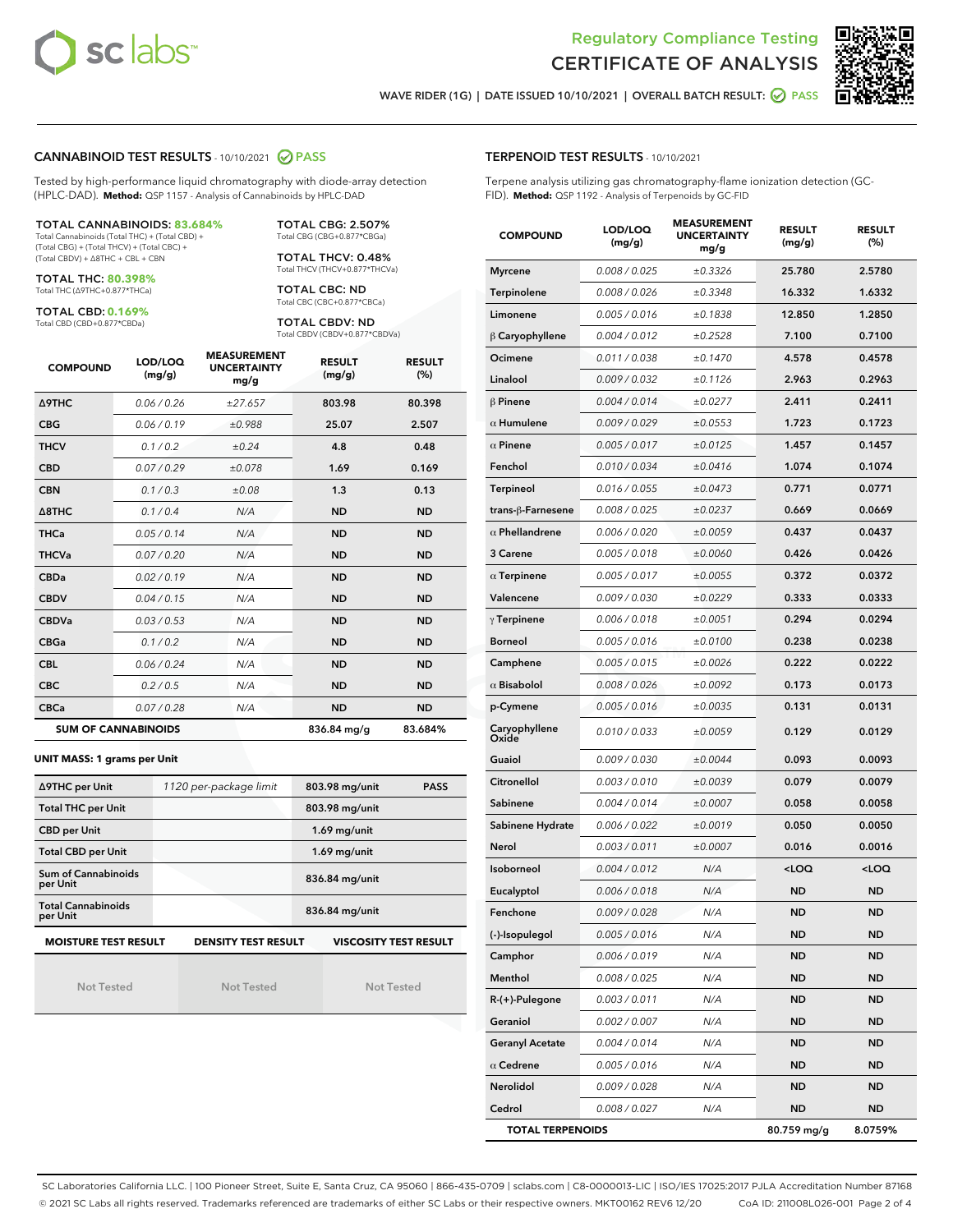



WAVE RIDER (1G) | DATE ISSUED 10/10/2021 | OVERALL BATCH RESULT: 2 PASS

## CATEGORY 1 PESTICIDE TEST RESULTS - 10/10/2021 2 PASS

Pesticide and plant growth regulator analysis utilizing high-performance liquid chromatography-mass spectrometry (HPLC-MS) or gas chromatography-mass spectrometry (GC-MS). \*GC-MS utilized where indicated. **Method:** QSP 1212 - Analysis of Pesticides and Mycotoxins by LC-MS or QSP 1213 - Analysis of Pesticides by GC-MS

| <b>COMPOUND</b>             | LOD/LOQ<br>$(\mu g/g)$ | <b>ACTION</b><br><b>LIMIT</b><br>$(\mu g/g)$ | <b>MEASUREMENT</b><br><b>UNCERTAINTY</b><br>$\mu$ g/g | <b>RESULT</b><br>$(\mu g/g)$ | <b>RESULT</b> |
|-----------------------------|------------------------|----------------------------------------------|-------------------------------------------------------|------------------------------|---------------|
| Aldicarb                    | 0.03/0.08              | $>$ LOD                                      | N/A                                                   | <b>ND</b>                    | <b>PASS</b>   |
| Carbofuran                  | 0.02 / 0.05            | $\ge$ LOD                                    | N/A                                                   | <b>ND</b>                    | <b>PASS</b>   |
| Chlordane*                  | 0.03/0.08              | $>$ LOD                                      | N/A                                                   | <b>ND</b>                    | <b>PASS</b>   |
| Chlorfenapyr*               | 0.03/0.10              | $\ge$ LOD                                    | N/A                                                   | <b>ND</b>                    | <b>PASS</b>   |
| Chlorpyrifos                | 0.02 / 0.06            | $\ge$ LOD                                    | N/A                                                   | <b>ND</b>                    | <b>PASS</b>   |
| Coumaphos                   | 0.02 / 0.07            | $\ge$ LOD                                    | N/A                                                   | <b>ND</b>                    | <b>PASS</b>   |
| Daminozide                  | 0.02 / 0.07            | $\ge$ LOD                                    | N/A                                                   | <b>ND</b>                    | <b>PASS</b>   |
| <b>DDVP</b><br>(Dichlorvos) | 0.03/0.09              | $\ge$ LOD                                    | N/A                                                   | <b>ND</b>                    | <b>PASS</b>   |
| <b>Dimethoate</b>           | 0.03/0.08              | $\ge$ LOD                                    | N/A                                                   | <b>ND</b>                    | <b>PASS</b>   |
| Ethoprop(hos)               | 0.03/0.10              | $\ge$ LOD                                    | N/A                                                   | <b>ND</b>                    | <b>PASS</b>   |
| Etofenprox                  | 0.02 / 0.06            | $\ge$ LOD                                    | N/A                                                   | <b>ND</b>                    | <b>PASS</b>   |
| Fenoxycarb                  | 0.03/0.08              | $\ge$ LOD                                    | N/A                                                   | <b>ND</b>                    | <b>PASS</b>   |
| Fipronil                    | 0.03/0.08              | $>$ LOD                                      | N/A                                                   | <b>ND</b>                    | <b>PASS</b>   |
| Imazalil                    | 0.02 / 0.06            | $>$ LOD                                      | N/A                                                   | <b>ND</b>                    | <b>PASS</b>   |
| Methiocarb                  | 0.02 / 0.07            | $\ge$ LOD                                    | N/A                                                   | <b>ND</b>                    | <b>PASS</b>   |
| Methyl<br>parathion         | 0.03/0.10              | $\ge$ LOD                                    | N/A                                                   | <b>ND</b>                    | <b>PASS</b>   |
| <b>Mevinphos</b>            | 0.03/0.09              | $\ge$ LOD                                    | N/A                                                   | <b>ND</b>                    | <b>PASS</b>   |
| Paclobutrazol               | 0.02 / 0.05            | $>$ LOD                                      | N/A                                                   | <b>ND</b>                    | <b>PASS</b>   |
| Propoxur                    | 0.03/0.09              | $\ge$ LOD                                    | N/A                                                   | <b>ND</b>                    | <b>PASS</b>   |
| Spiroxamine                 | 0.03 / 0.08            | $\ge$ LOD                                    | N/A                                                   | <b>ND</b>                    | <b>PASS</b>   |
| Thiacloprid                 | 0.03/0.10              | $\ge$ LOD                                    | N/A                                                   | <b>ND</b>                    | <b>PASS</b>   |

### CATEGORY 2 PESTICIDE TEST RESULTS - 10/10/2021 @ PASS

| <b>COMPOUND</b>          | LOD/LOQ<br>$(\mu g/g)$ | <b>ACTION</b><br>LIMIT<br>$(\mu g/g)$ | <b>MEASUREMENT</b><br><b>UNCERTAINTY</b><br>$\mu$ g/g | <b>RESULT</b><br>$(\mu g/g)$ | <b>RESULT</b> |  |
|--------------------------|------------------------|---------------------------------------|-------------------------------------------------------|------------------------------|---------------|--|
| Abamectin                | 0.03/0.10              | 0.1                                   | N/A                                                   | <b>ND</b>                    | <b>PASS</b>   |  |
| Acephate                 | 0.02/0.07              | 0.1                                   | N/A                                                   | <b>ND</b>                    | <b>PASS</b>   |  |
| Acequinocyl              | 0.02/0.07              | 0.1                                   | N/A                                                   | <b>ND</b>                    | <b>PASS</b>   |  |
| Acetamiprid              | 0.02/0.05              | 0.1                                   | N/A                                                   | <b>ND</b>                    | <b>PASS</b>   |  |
| Azoxystrobin             | 0.02/0.07              | 0.1                                   | N/A                                                   | <b>ND</b>                    | <b>PASS</b>   |  |
| <b>Bifenazate</b>        | 0.01/0.04              | 0.1                                   | N/A                                                   | <b>ND</b>                    | <b>PASS</b>   |  |
| <b>Bifenthrin</b>        | 0.02 / 0.05            | 3                                     | N/A                                                   | <b>ND</b>                    | <b>PASS</b>   |  |
| <b>Boscalid</b>          | 0.03/0.09              | 0.1                                   | N/A                                                   | <b>ND</b>                    | <b>PASS</b>   |  |
| Captan                   | 0.19/0.57              | 07                                    | N/A                                                   | <b>ND</b>                    | <b>PASS</b>   |  |
| Carbaryl                 | 0.02/0.06              | 0.5                                   | N/A                                                   | <b>ND</b>                    | <b>PASS</b>   |  |
| Chlorantranilip-<br>role | 0.04/0.12              | 10                                    | N/A                                                   | <b>ND</b>                    | <b>PASS</b>   |  |
| Clofentezine             | 0.03/0.09              | 0.1                                   | N/A                                                   | <b>ND</b>                    | <b>PASS</b>   |  |

## CATEGORY 2 PESTICIDE TEST RESULTS - 10/10/2021 continued

| <b>COMPOUND</b>               | LOD/LOQ<br>(µg/g) | <b>ACTION</b><br>LIMIT<br>$(\mu g/g)$ | <b>MEASUREMENT</b><br><b>UNCERTAINTY</b><br>µg/g | <b>RESULT</b><br>(µg/g) | <b>RESULT</b> |
|-------------------------------|-------------------|---------------------------------------|--------------------------------------------------|-------------------------|---------------|
| Cyfluthrin                    | 0.12 / 0.38       | 2                                     | N/A                                              | ND                      | <b>PASS</b>   |
| Cypermethrin                  | 0.11 / 0.32       | 1                                     | N/A                                              | ND                      | <b>PASS</b>   |
| Diazinon                      | 0.02 / 0.05       | 0.1                                   | N/A                                              | ND                      | <b>PASS</b>   |
| Dimethomorph                  | 0.03 / 0.09       | $\overline{2}$                        | N/A                                              | <b>ND</b>               | <b>PASS</b>   |
| Etoxazole                     | 0.02 / 0.06       | 0.1                                   | N/A                                              | ND                      | <b>PASS</b>   |
| Fenhexamid                    | 0.03 / 0.09       | 0.1                                   | N/A                                              | ND                      | <b>PASS</b>   |
| Fenpyroximate                 | 0.02 / 0.06       | 0.1                                   | N/A                                              | <b>ND</b>               | <b>PASS</b>   |
| Flonicamid                    | 0.03 / 0.10       | 0.1                                   | N/A                                              | <b>ND</b>               | <b>PASS</b>   |
| Fludioxonil                   | 0.03 / 0.10       | 0.1                                   | N/A                                              | <b>ND</b>               | <b>PASS</b>   |
| Hexythiazox                   | 0.02 / 0.07       | 0.1                                   | N/A                                              | <b>ND</b>               | <b>PASS</b>   |
| Imidacloprid                  | 0.04 / 0.11       | 5                                     | N/A                                              | <b>ND</b>               | <b>PASS</b>   |
| Kresoxim-methyl               | 0.02 / 0.07       | 0.1                                   | N/A                                              | ND                      | <b>PASS</b>   |
| Malathion                     | 0.03 / 0.09       | 0.5                                   | N/A                                              | <b>ND</b>               | <b>PASS</b>   |
| Metalaxyl                     | 0.02 / 0.07       | $\overline{c}$                        | N/A                                              | <b>ND</b>               | <b>PASS</b>   |
| Methomyl                      | 0.03 / 0.10       | 1                                     | N/A                                              | ND                      | <b>PASS</b>   |
| Myclobutanil                  | 0.03/0.09         | 0.1                                   | N/A                                              | <b>ND</b>               | <b>PASS</b>   |
| Naled                         | 0.02 / 0.07       | 0.1                                   | N/A                                              | ND                      | <b>PASS</b>   |
| Oxamyl                        | 0.04 / 0.11       | 0.5                                   | N/A                                              | ND                      | <b>PASS</b>   |
| Pentachloronitro-<br>benzene* | 0.03 / 0.09       | 0.1                                   | N/A                                              | ND                      | <b>PASS</b>   |
| Permethrin                    | 0.04/0.12         | 0.5                                   | N/A                                              | <b>ND</b>               | <b>PASS</b>   |
| Phosmet                       | 0.03 / 0.10       | 0.1                                   | N/A                                              | ND                      | <b>PASS</b>   |
| Piperonylbu-<br>toxide        | 0.02 / 0.07       | 3                                     | N/A                                              | <b>ND</b>               | <b>PASS</b>   |
| Prallethrin                   | 0.03 / 0.08       | 0.1                                   | N/A                                              | <b>ND</b>               | <b>PASS</b>   |
| Propiconazole                 | 0.02 / 0.07       | 0.1                                   | N/A                                              | ND                      | <b>PASS</b>   |
| Pyrethrins                    | 0.04 / 0.12       | 0.5                                   | N/A                                              | ND                      | <b>PASS</b>   |
| Pyridaben                     | 0.02 / 0.07       | 0.1                                   | N/A                                              | <b>ND</b>               | <b>PASS</b>   |
| Spinetoram                    | 0.02 / 0.07       | 0.1                                   | N/A                                              | ND                      | <b>PASS</b>   |
| Spinosad                      | 0.02 / 0.07       | 0.1                                   | N/A                                              | ND                      | <b>PASS</b>   |
| Spiromesifen                  | 0.02 / 0.05       | 0.1                                   | N/A                                              | <b>ND</b>               | <b>PASS</b>   |
| Spirotetramat                 | 0.02 / 0.06       | 0.1                                   | N/A                                              | ND                      | <b>PASS</b>   |
| Tebuconazole                  | 0.02 / 0.07       | 0.1                                   | N/A                                              | ND                      | <b>PASS</b>   |
| Thiamethoxam                  | 0.03 / 0.10       | 5                                     | N/A                                              | <b>ND</b>               | <b>PASS</b>   |
| Trifloxystrobin               | 0.03 / 0.08       | 0.1                                   | N/A                                              | <b>ND</b>               | <b>PASS</b>   |

SC Laboratories California LLC. | 100 Pioneer Street, Suite E, Santa Cruz, CA 95060 | 866-435-0709 | sclabs.com | C8-0000013-LIC | ISO/IES 17025:2017 PJLA Accreditation Number 87168 © 2021 SC Labs all rights reserved. Trademarks referenced are trademarks of either SC Labs or their respective owners. MKT00162 REV6 12/20 CoA ID: 211008L026-001 Page 3 of 4